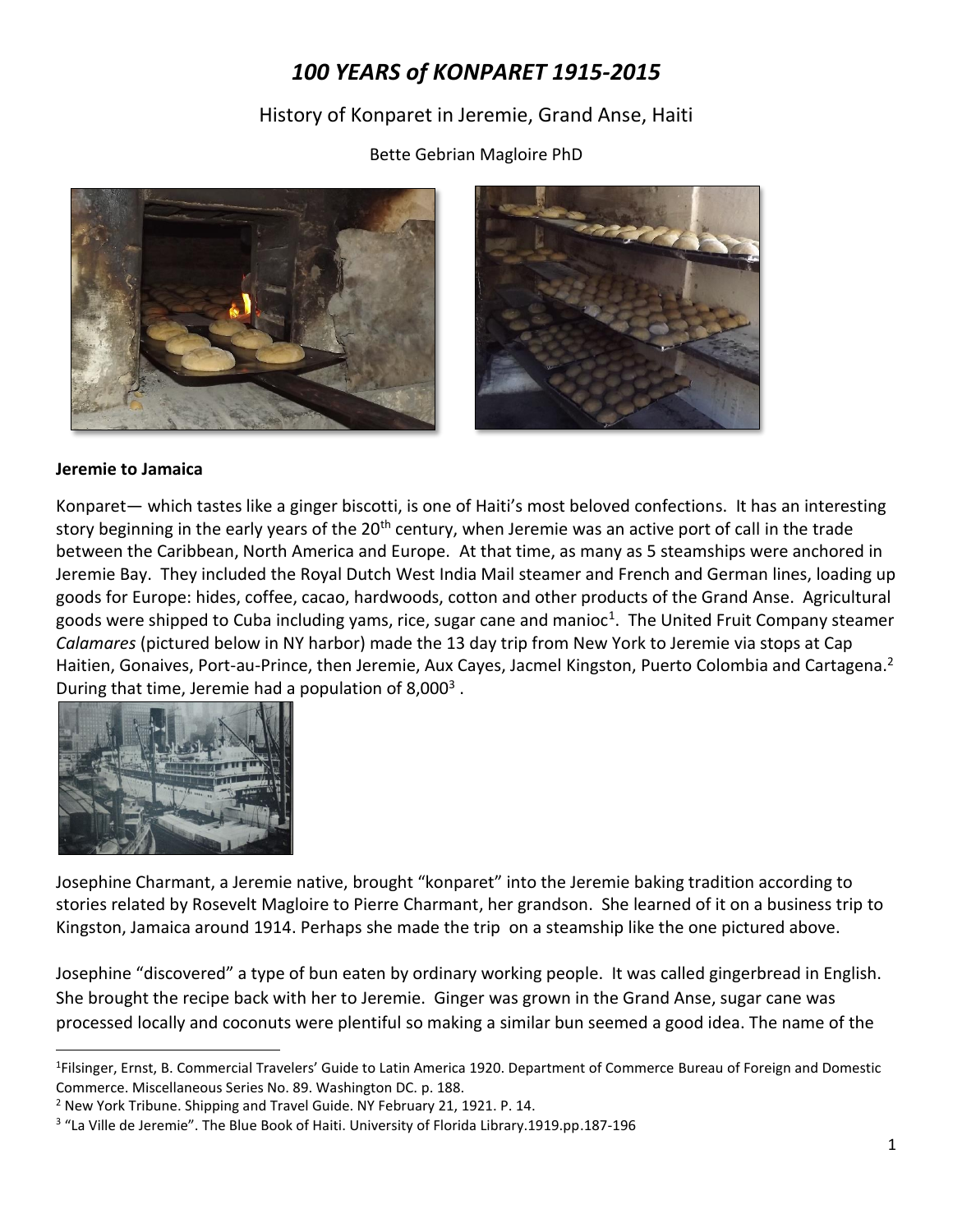concoction was adapted to Haiti and became "gingerbret" at first. It was said that once people smelled the bread they could not wait to eat it and crowded around the seller. The moniker "konparet" (roughly translated as "when you smell it you appear at the bakery") was born and can even be found in the online Vedrine Kreyol language lexicon<sup>4</sup>.

## **The Bakers**

During these early years, three women made konparet.

- Josephine Charmant (*konparet Fifine*) in a bakery near the town square and Cathedral;
- Brunette Charmant (*konparet Madam Phiteas*) in her bakery on Main Street by the ocean (Rue Stenio Vincent);
- Rosmela Auguste (*konparet Rosmela or Tante Rose*) in her bakery on Jubilee Hill; (Rosemela started out working for Josephine, but moved to her own operation over time)

Each had a distinctive flavor, and customers chose their favorite confectioner.

#### **The Recipe and Baking**

The proportions of the recipe are a closely held secret! But we do know that no water or eggs were used in the mix, according to Jeremie elders. The original ingredients included:

- Grand Anse organic ginger
- Grand Anse Bergamot extract or zest<sup>5</sup>
- Vanilla extract
- Almond extract from Pharmacy Sejourne (a bitter almond and ethyl alcohol product)
- Imported cinnamon, star anise and cloves
- Grand Anse organic grated coconut and cane syrup from local farmers
- Flour, baking soda, locally produced butter, animal fat and a pinch of salt

The spices were ground in a mortar and sprinkled into the dough.



 $\overline{\phantom{a}}$ 



<sup>4</sup> **KONPARÈT** kon-pa-rèt .n. Pâtisserie faite de farine, de noix de coco râpée, etc. (spécialité de Jérémie). Dans les années 1930-1940, le meilleur konparèt Jérémie était celui de Fifine Charmant, propriétaire d'une boulangerie. *Kèk moun afime ke yo vin rele patisri sa a konsa paske depi machann nan te fèk parèt ak yo, moun kouvri l*. <http://www.potomitan.info/vedrine/lexique1.php>

Josephine Charmant (1871 - 1961) is pictured here in 1923.



<sup>&</sup>lt;sup>5</sup> see the video about this special citrus fruit:<http://www.bergamottoconsorzio.it/aprivideoENG.html>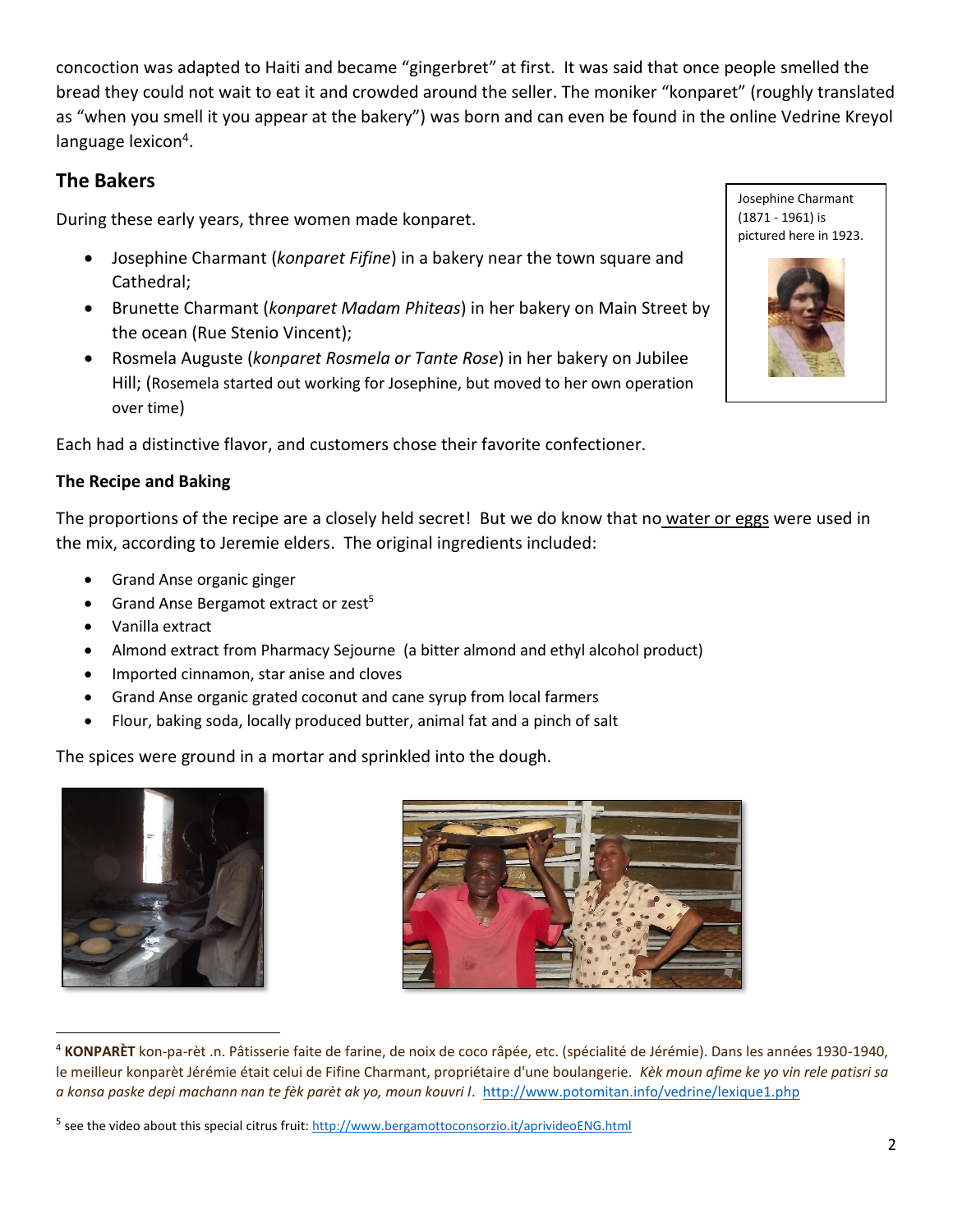All was kneaded by hand. Uncooked dough was placed on an 18" X 26" metal platter and shaped in rounded form as seen in the photo above.

Wood was put in the brick oven before daybreak. After a few hours, some of the burning wood was pushed aside to use for lighting the inside of the oven. The rest of the ashes and hot embers were scraped out using a long wooden paddle called 'eskofyon". The bricks would remain hot enough to cook a number of platters of various size konparets until the afternoon. The smell was intoxicating and warm konparets a real treat.

### **Baked treats and bread around Jeremie midcentury**

There were a number of bakeries in Jeremie town by the 1940's. Sales of bread and other boutique confections continued and thrived. Louis Douin had a bakery and employed Leanne Juste. Joseph Bontemps, Madam Decius and Sonson Descroches were renowned for their own style of bread.

While konparet grew in popularity, it was not the only baked, boiled or grilled sweet in the region. Some of these are still made and others have virtually disappeared:

- "kokonut" made of coconut, spices and flour, lightly kneaded and baked
- "bonbon sywo" a molasses and flour cookie
- "kaka bef" ("cow poo"), a lighter round molasses roll was brought into popularity in the 1940s by Sonson Caiidor
- "tablet wowoli" (sesame brittle) locally grown sesame seeds were added to sugar cane syrup to create a brittle
- "tablet pistach" (peanut brittle) locally grown peanuts and cane syrup made a fine confection
- "Cham, cham", a snack made of corn, sugar and cinnamon pounded into a powder and eaten as a sweet snack
- "dukunu" a snack made of grated cornmeal, sugar, honey, cane syrup, ginger and cinnamon, cloves cooked into a labouyi (porridge) and then wrapped in a banana leaf and tied with the filaments of the banana plant (called vantrez) and cooked in boiling water
- "Bwa Bourik" (mule stick) A sweet snack cooked on a metal plate over an open fire—a mixture of manioc and cane syrup rolled in a banana leaf
- "Bonbon amidon (manioc starch rounds)
- "Tablet fey" was made from slices of fresh coconut meat heated into a patty with cane syrup and left to cool and harden
- "Bobowi" a flat cassava round topped with sugar and coconut and cooked on an iron plate over an open fire

There are surely more examples but one gets the idea of fondly remembered treats.

# **Quality Control**

The health inspectors (service d'hygiene), organized during the American occupation of Haiti (1915-1934) assured that a level of cleanliness and protocols were adhered to in all bakeries, boutiques and sales points. Surprise visits were made by these men in their uniforms. They had the authority to close down an establishment or throw out inferior or bug-infested items. Health inspectors were dissolved in the 1980s.

# **The Tradition Continues**

When Pierre Charmant, grandson of Josephine Charmant went to study in Kingston (1953-55), he noticed that the ginger bun was still being sold in shops and consumed as part of breakfast throughout the town.

New generations of bakers watched, modified and opened bakeries for themselves. The dough was still kneaded by hand and baked in brick ovens on square metal pans in a large oval shape. Once cut, customers would buy a small end or center piece for 5 kob (a penny) or 10 or 20 kob.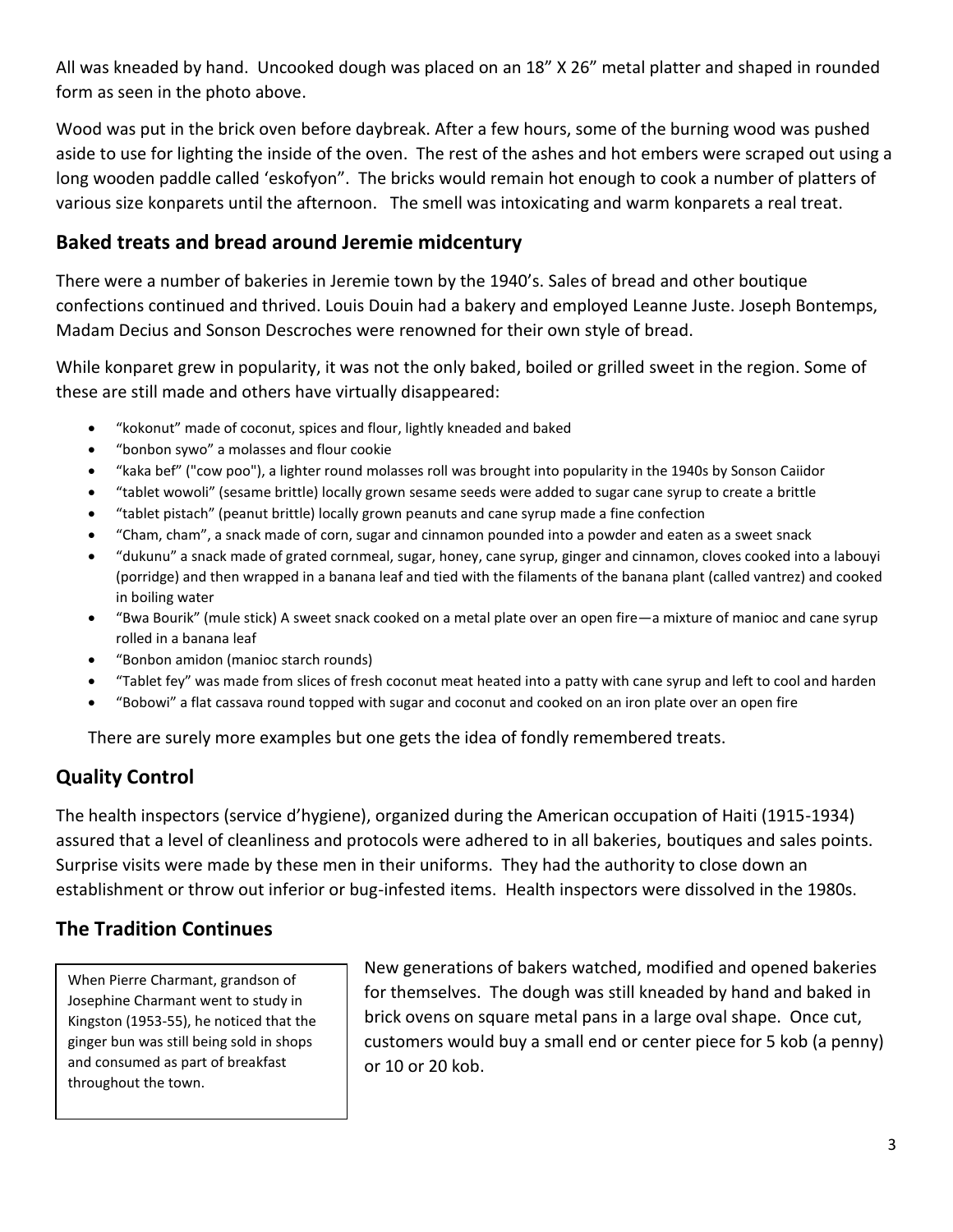The recipe evolved from sugar cane syrup and no water to the 1960's recipe using boiled brown sugar (sik rouj). Bergamot citrus steeped in cane alcohol was harder to find in pharmacies and baking powder replace baking soda in the new recipes. As the recipe continues to evolve, an innovative chef created a dessert of konparet with a delicious hard sauce.

The late Claudette Samedi Magloire (her husband, Lucky Magloire, was the grandson of Josephine Charmant) expanded her bakery, originally known for her Pate Claudette in the 1950's, to include konparet. She engaged hundreds of rural women sellers to carry and sell them in regional markets and villages. One woman, named Francine, explained her sales. "I would walk to Jeremie town, buy different sizes of freshly made konparet and sell them in the Roseaux market and to people along the route". Many women knew the name of Claudette in the rural mountain villages of Jeremie, Roseaux and Moron well into the 1990s. Local sellers also walked the streets of Jeremie selling them from a wooden display case carried on her head (called a "bak") covered with a wire mesh. Claudette's bakery closed after her death in 2008.

The konparet tradition continues today. For example, Olivia Clervil, (born in 1935) began making konparet as a single woman in 1954 after hurricane Hazel. She lived downtown (anba lavil) in the house of Deshlau Baguidy and was taught the recipe by Mrs. Tomas Colas. The brick oven used at that time was nearby in the house of Jacob Samedi. She married in 1964, bought the house and built the bakery and brick oven in her current location. Konparet Madam Senec, as the store is now called, has been popular for the past 51 years even though the shop has no sign!





Who knows if this bakery will continue onto the next generation?